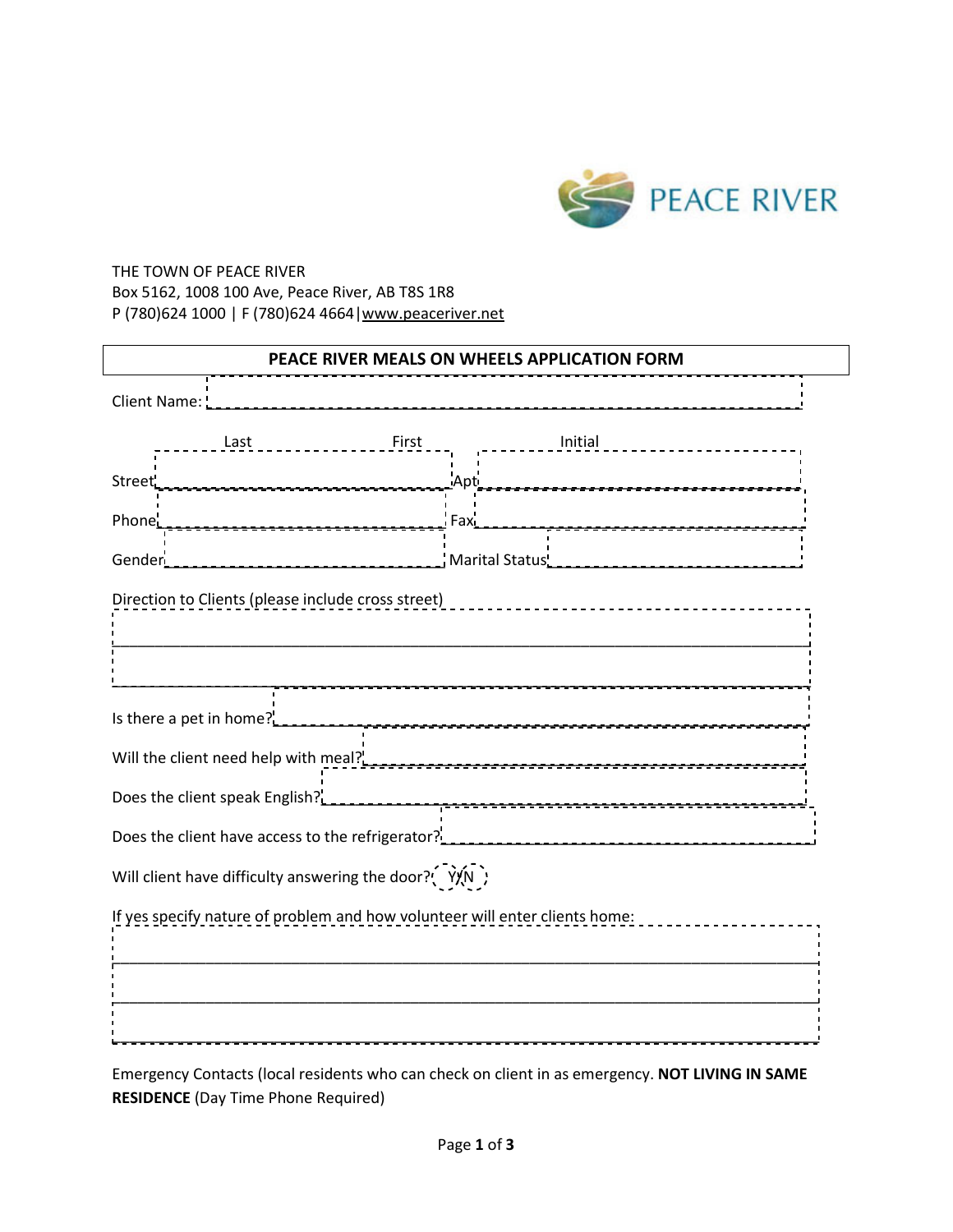## **Emergency Person**

| Has key to the client home?                                                               |  |  |  |  |
|-------------------------------------------------------------------------------------------|--|--|--|--|
| Relationship'<br>Name                                                                     |  |  |  |  |
| _Apt_<br>Address ___________________                                                      |  |  |  |  |
|                                                                                           |  |  |  |  |
|                                                                                           |  |  |  |  |
| Does client live alone? \{\\\_\\_\\_\                                                     |  |  |  |  |
| If no specify names and relationships of other person in household:                       |  |  |  |  |
|                                                                                           |  |  |  |  |
|                                                                                           |  |  |  |  |
| Why is above listed person unable to cook meals for clients?                              |  |  |  |  |
|                                                                                           |  |  |  |  |
|                                                                                           |  |  |  |  |
| Service Eligibility (please comment as to why client is homebound unable to shop or cook) |  |  |  |  |
|                                                                                           |  |  |  |  |
|                                                                                           |  |  |  |  |
| Why does client need service? $\frac{1}{2}$                                               |  |  |  |  |
|                                                                                           |  |  |  |  |
| How did you hear about Meals on Wheels?                                                   |  |  |  |  |
|                                                                                           |  |  |  |  |
| Medical Problems'                                                                         |  |  |  |  |
|                                                                                           |  |  |  |  |
| Food Allergies <sup>i</sup>                                                               |  |  |  |  |
|                                                                                           |  |  |  |  |